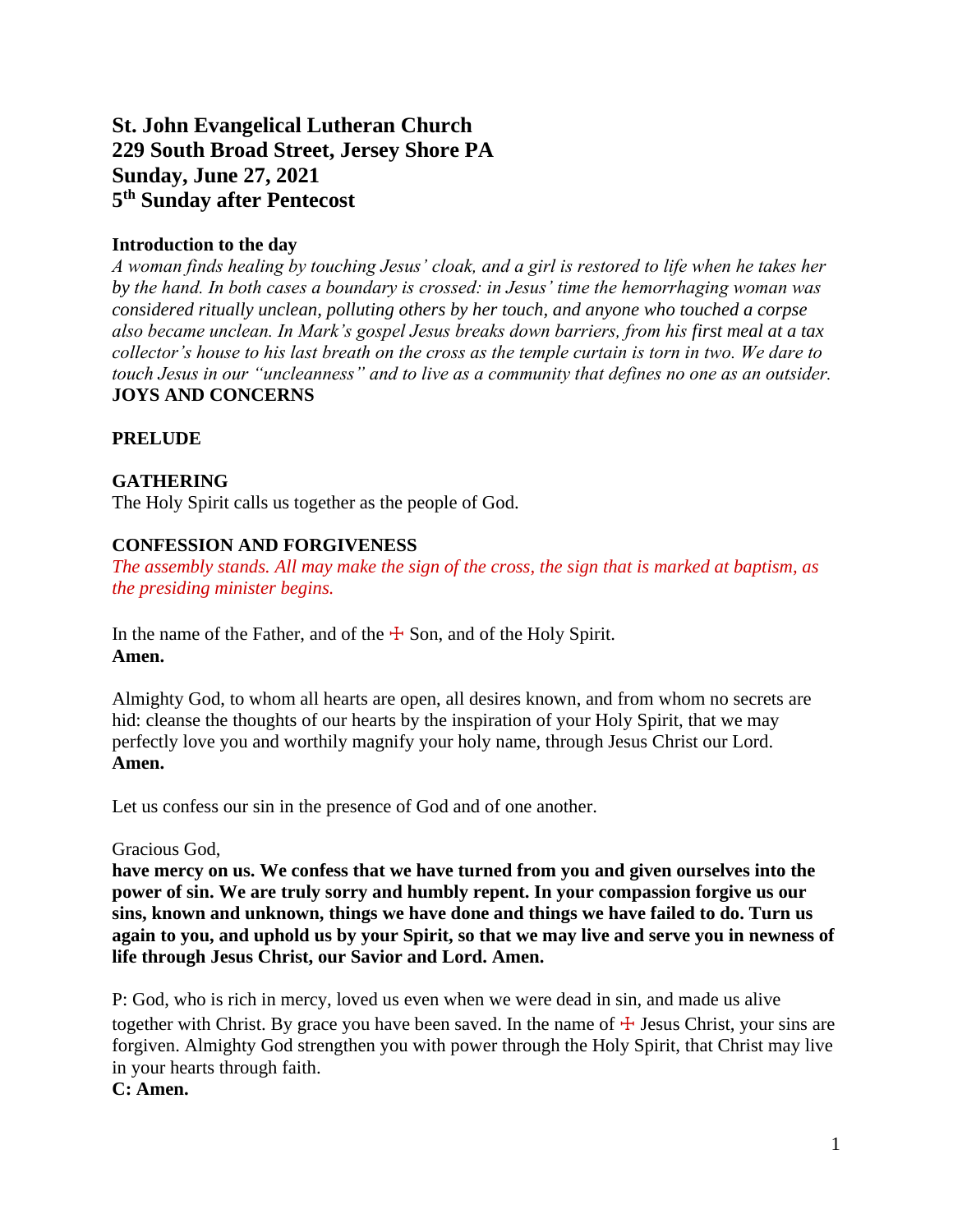### **GATHERING SONG:** *Great Is Thy Faithfulness* **(ELW 733)**

#### **GREETING**

P: The grace of our Lord Jesus Christ, the love of God, and the communion of the Holy Spirit be with you all. **C: And also with you.**

#### **HYMN OF THE DAY:** *Come, Share the Spirit*

1 Come, share the Spirit, God has called us to ventures in the life of faith, to bring good tidings to the needy, to tell of vict'ry over death. Christ speaks and all of life is new; God's word is pure and it is true.

2 Come, drown your sins beneath the waters where life flows from the granite rock, the stone from which our Lord has risen, our cornerstone and building block. Christ speaks and raises from the dead all those who hear the living Word.

3 Come, God invites us to the banquet that ev'ry people soon will share, with shouts of joy and loud thanksgiving before God's throne we will appear. Christ speaks and bids us sit and dine; his body, bread, his blood, the wine.

4 Come, let us tell the gospel story, how God has given us new birth and raises us to live for others, to speak good news throughout the earth. Christ speaks and life is come again. Good news, good news for ev'ryone!

### **PRAYER OF THE DAY**

P: Let us pray.

**C: Almighty and merciful God, we implore you to hear the prayers of your people. Be our strong defense against all harm and danger, that we may live and grow in faith and hope, through Jesus Christ, our Savior and Lord. Amen.**

#### **WORD**

God speaks to us in scripture reading, preaching, and song.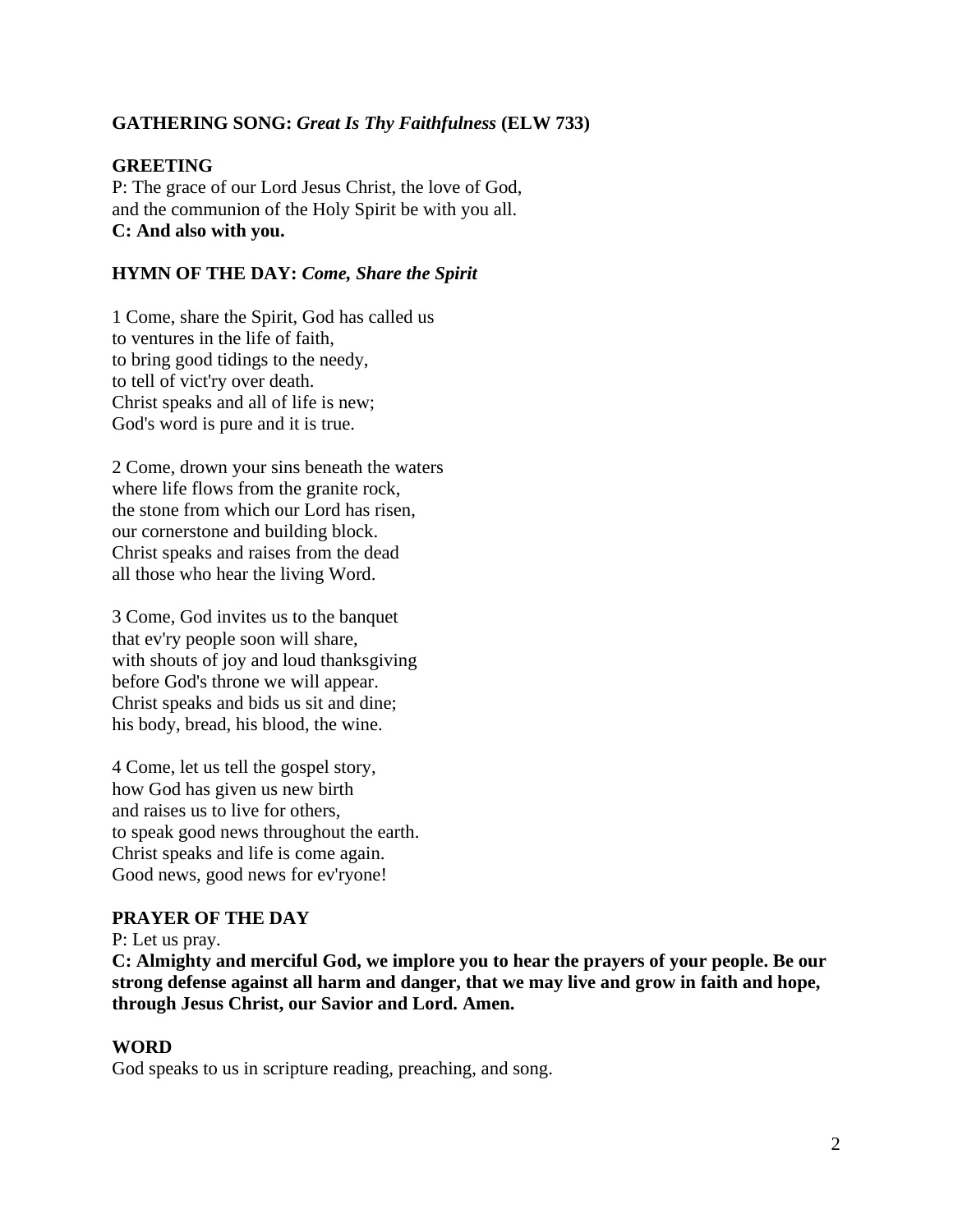#### **FIRST READING: Lamentations 3:22-33**

L: A reading from Lamentations.

*The book of Lamentations is one of our most important sources of information about the fall of Jerusalem to the Babylonians in 587 BCE. Though the people admit that God's judgment was just, today's reading declares a fervent trust that God will not leave them forever.*

<sup>22</sup>The steadfast love of the LORD never ceases,

his mercies never come to an end;

<sup>23</sup>they are new every morning; great is your faithfulness.

 $24$ "The LORD is my portion," says my soul,

"therefore I will hope in him."

 $25$ The LORD is good to those who wait for him,

to the soul that seeks him.

<sup>26</sup>It is good that one should wait quietly for the salvation of the LORD.

 $27$ It is good for one to bear the yoke in youth,

 $28$ to sit alone in silence when the Lord has imposed it,

<sup>29</sup>to put one's mouth to the dust

(there may yet be hope),

<sup>30</sup>to give one's cheek to the smiter, and be filled with insults.

<sup>31</sup>For the Lord will not reject forever.

<sup>32</sup>Although he causes grief, he will have compassion according to the abundance of his steadfast love;

<sup>33</sup> for he does not willingly afflict or grieve anyone.

#### L: The word of the Lord.

#### **C: Thanks be to God.**

#### **PSALM: 30 read responsively**

1 I will exalt you, O LORD, because you have lifted me up and have not let my enemies triumph over me.

<sup>2</sup>**O LORD my God, I cried out to you,**

# **and you restored me to health.**

<sup>3</sup>You brought me up, O LORD, from the dead;

you restored my life as I was going down to the grave.

#### <sup>4</sup>**Sing praise to the LORD, all you faithful;**

#### **give thanks in holy remembrance.**

<sup>5</sup>God's wrath is short; God's favor lasts a lifetime.

Weeping spends the night, but joy comes in the morning.

#### <sup>6</sup>**While I felt secure, I said,**

### **"I shall never be disturbed.**

<sup>7</sup>You, LORD, with your favor, made me as strong as the mountains." Then you hid your face, and I was filled with fear.

#### <sup>8</sup>**I cried to you, O LORD;**

### **I pleaded with my Lord, saying,**

<sup>9"</sup>What profit is there in my blood, if I go down to the pit? Will the dust praise you or declare your faithfulness?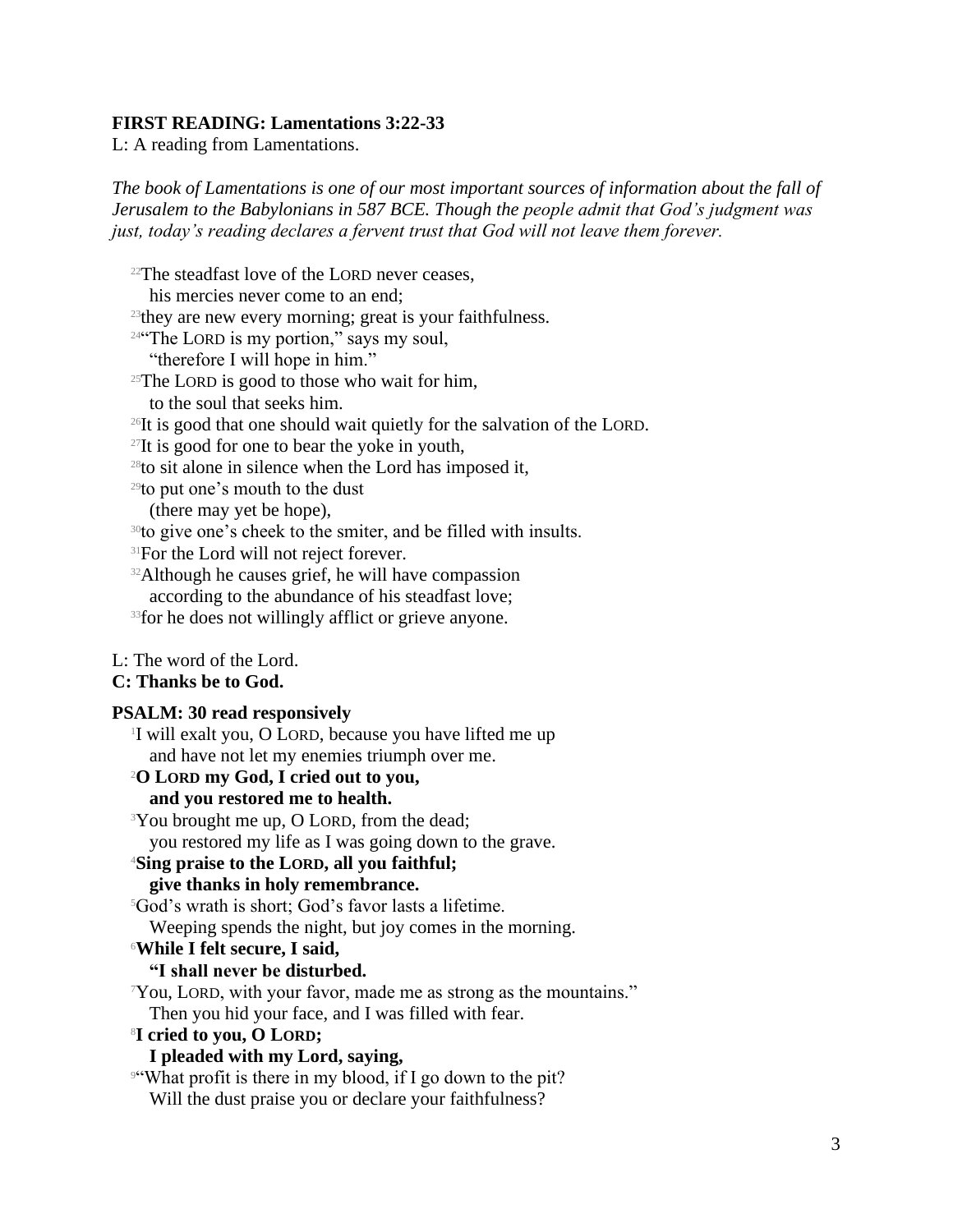### <sup>10</sup>**Hear, O LORD, and have mercy upon me; O LORD, be my helper."**

 $11$ You have turned my wailing into dancing; you have put off my sackcloth and clothed me with joy.

# <sup>12</sup>**Therefore my heart sings to you without ceasing; O LORD my God, I will give you thanks forever.**

### **SECOND READING: 2 Corinthians 8:7-15**

A reading from 2 Corinthians.

*Paul encourages the Corinthians to honor their commitment to participate in the collection his churches are organizing for the Christians in Jerusalem. He presents Jesus as an example of selfless stewardship and reminds them that Christians have received abundantly so that they can share abundantly.*

<sup>7</sup>Now as you excel in everything—in faith, in speech, in knowledge, in utmost eagerness, and in our love for you—so we want you to excel also in this generous undertaking.

8 I do not say this as a command, but I am testing the genuineness of your love against the earnestness of others. 9For you know the generous act of our Lord Jesus Christ, that though he was rich, yet for your sakes he became poor, so that by his poverty you might become rich. <sup>10</sup>And in this matter I am giving my advice: it is appropriate for you who began last year not only to do something but even to desire to do something—<sup>11</sup>now finish doing it, so that your eagerness may be matched by completing it according to your means. <sup>12</sup>For if the eagerness is there, the gift is acceptable according to what one has—not according to what one does not have. 13I do not mean that there should be relief for others and pressure on you, but it is a question of a fair balance between 14your present abundance and their need, so that their abundance may be for your need, in order that there may be a fair balance. 15As it is written,

"The one who had much did not have too much,

and the one who had little did not have too little."

L: The word of the Lord.

### **C: Thanks be to God.**

### **GOSPEL ACCLAMATION**

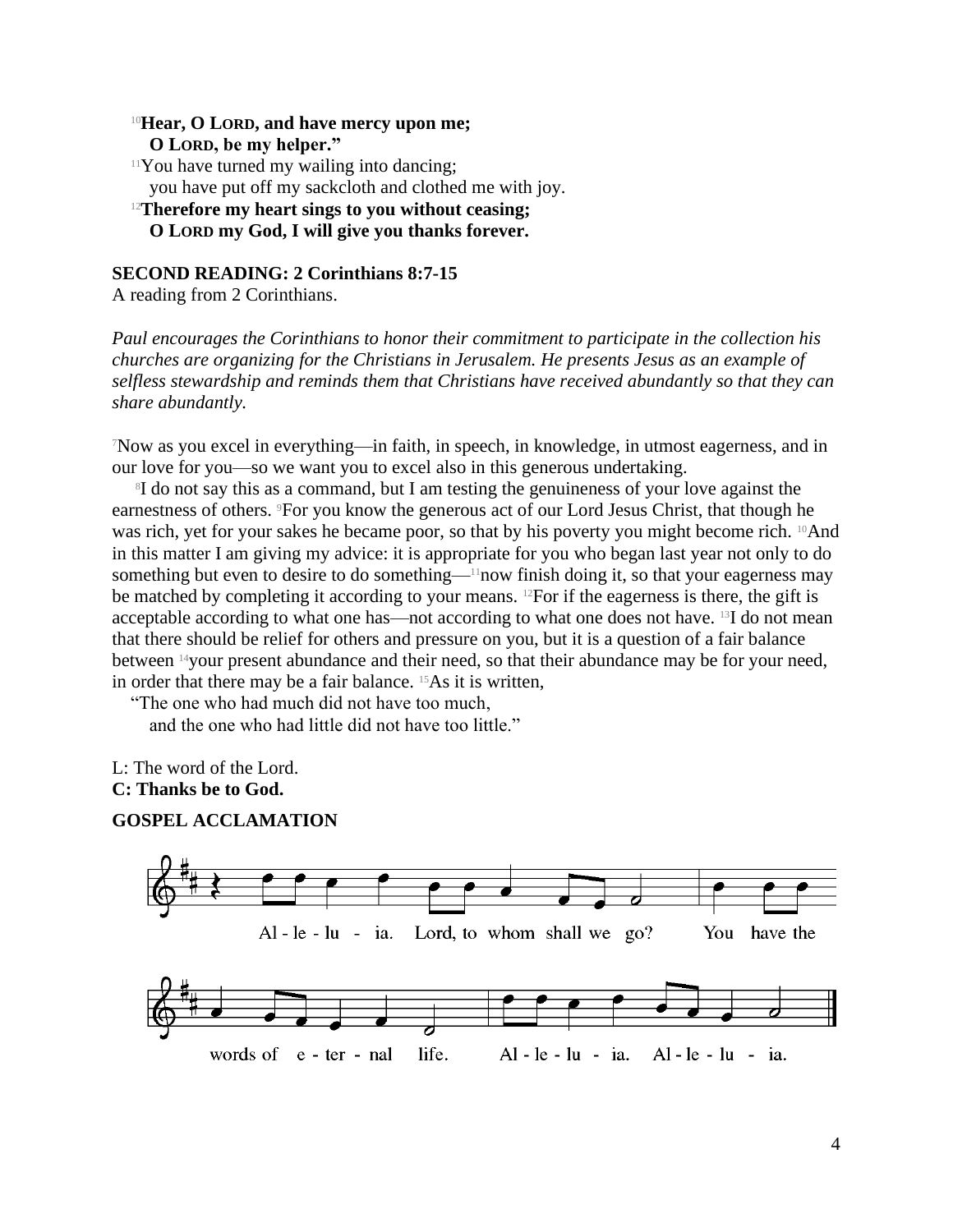### **GOSPEL: Mark 5:21-43** The holy gospel according to Mark. **Glory to you, O Lord.**

*Jairus, a respected leader, begs Jesus to heal his daughter. A woman with a hemorrhage was considered ritually unclean and treated as an outcast. Both Jairus and the unnamed woman come to Jesus in faith, believing in his power to heal and bring life out of death.*

<sup>21</sup>When Jesus had crossed again in the boat to the other side, a great crowd gathered around him; and he was by the sea.  $22$ Then one of the leaders of the synagogue named Jairus came and, when he saw him, fell at his feet <sup>23</sup> and begged him repeatedly, "My little daughter is at the point of death. Come and lay your hands on her, so that she may be made well, and live." <sup>24</sup>So he went with him.

And a large crowd followed him and pressed in on him. 25Now there was a woman who had been suffering from hemorrhages for twelve years. <sup>26</sup>She had endured much under many physicians, and had spent all that she had; and she was no better, but rather grew worse. <sup>27</sup>She had heard about Jesus, and came up behind him in the crowd and touched his cloak, 28for she said, "If I but touch his clothes, I will be made well." 29Immediately her hemorrhage stopped; and she felt in her body that she was healed of her disease. <sup>30</sup>Immediately aware that power had gone forth from him, Jesus turned about in the crowd and said,

"Who touched my clothes?" <sup>31</sup>And his disciples said to him, "You see the crowd pressing in on you; how can you say, 'Who touched me?' "<sup>32</sup>He looked all around to see who had done it. <sup>33</sup>But the woman, knowing what had happened to her, came in fear and trembling, fell down before him, and told him the whole truth. <sup>34</sup>He said to her, "Daughter, your faith has made you well; go in peace, and be healed of your disease."

<sup>35</sup>While he was still speaking, some people came from the leader's house to say, "Your daughter is dead. Why trouble the teacher any further?" <sup>36</sup>But overhearing what they said, Jesus said to the leader of the synagogue, "Do not fear, only believe." 37He allowed no one to follow him except Peter, James, and John, the brother of James. <sup>38</sup>When they came to the house of the leader of the synagogue, he saw a commotion, people weeping and wailing loudly. 39When he had entered, he said to them, "Why do you make a commotion and weep? The child is not dead but sleeping." <sup>40</sup>And they laughed at him. Then he put them all outside, and took the child's father and mother and those who were with him, and went in where the child was. 41He took her by the hand and said to her, "Talitha cum," which means, "Little girl, get up!" <sup>42</sup>And immediately the girl got up and began to walk about (she was twelve years of age). At this they were overcome with amazement. <sup>43</sup>He strictly ordered them that no one should know this, and told them to give her something to eat.

P: The gospel of the Lord. **C: Praise to you, O Christ.**

#### **SERMON**

*Silence for meditation*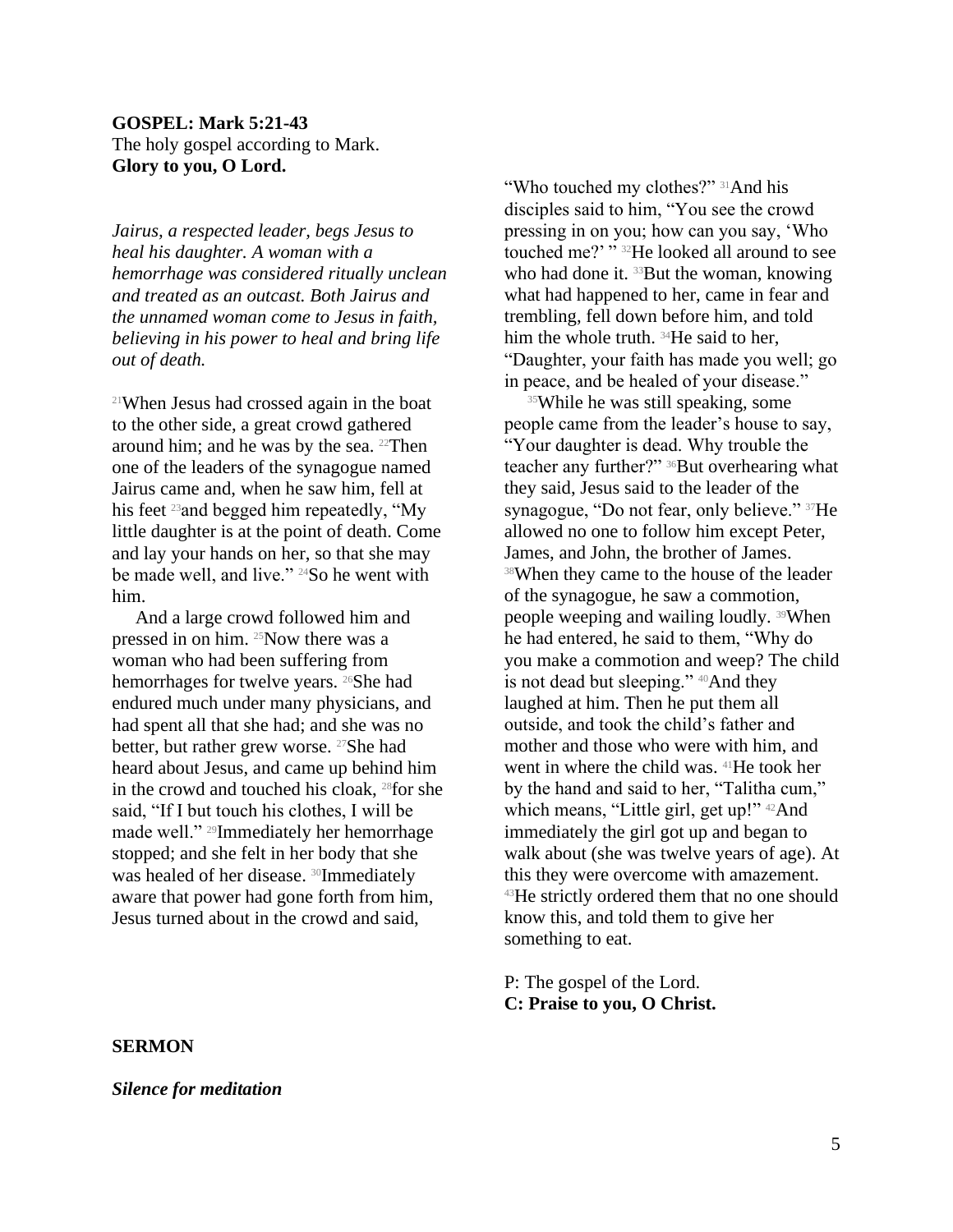**HYMN OF THE DAY:** *How Sweet the Name of Jesus Sounds* **(ELW 620)**

# **APOSTLES CREED**

**I believe in God, the Father almighty, creator of heaven and earth. I believe in Jesus Christ, God's only Son, our Lord, who was conceived by the Holy Spirit, born of the virgin Mary, suffered under Pontius Pilate, was crucified, died, and was buried; he descended to the dead.\* On the third day he rose again; he ascended into heaven, he is seated at the right hand of the Father, and he will come to judge the living and the dead. I believe in the Holy Spirit, the holy catholic church, the communion of saints, the forgiveness of sins, the resurrection of the body, and the life everlasting. Amen.**

#### **PRAYERS OF INTERCESSION**

A: Let us come before the triune God in prayer.

### *A brief silence.*

A: God of hope, the ministry of your church extends across borders, from nearby neighbors to far and distant countries. Accompany all those who labor eagerly in service of the gospel, that through your good news all might experience transformation. Lord, in your mercy, **C: hear our prayer.**

A: Almighty God, we give you thanks for the air we breathe, the water we drink, the land that provides our food. Guard all species of plants and animals from harsh changes in climate and empower us to protect all you have made. Lord, in your mercy, **C: hear our prayer.**

A: Righteous God, we pray for nations and their leaders. Give them a spirit of compassion and steer them towards a fair distribution of resources; that none among us would have too much or too little. Lord, in your mercy,

### **C: hear our prayer.**

A: God of healing, your touch has the power to make us whole. We pray for those suffering from physical or mental illness. Embrace those who are sick (*especially*). Surround them with your unwavering presence. Lord, in your mercy,

# **C: hear our prayer.**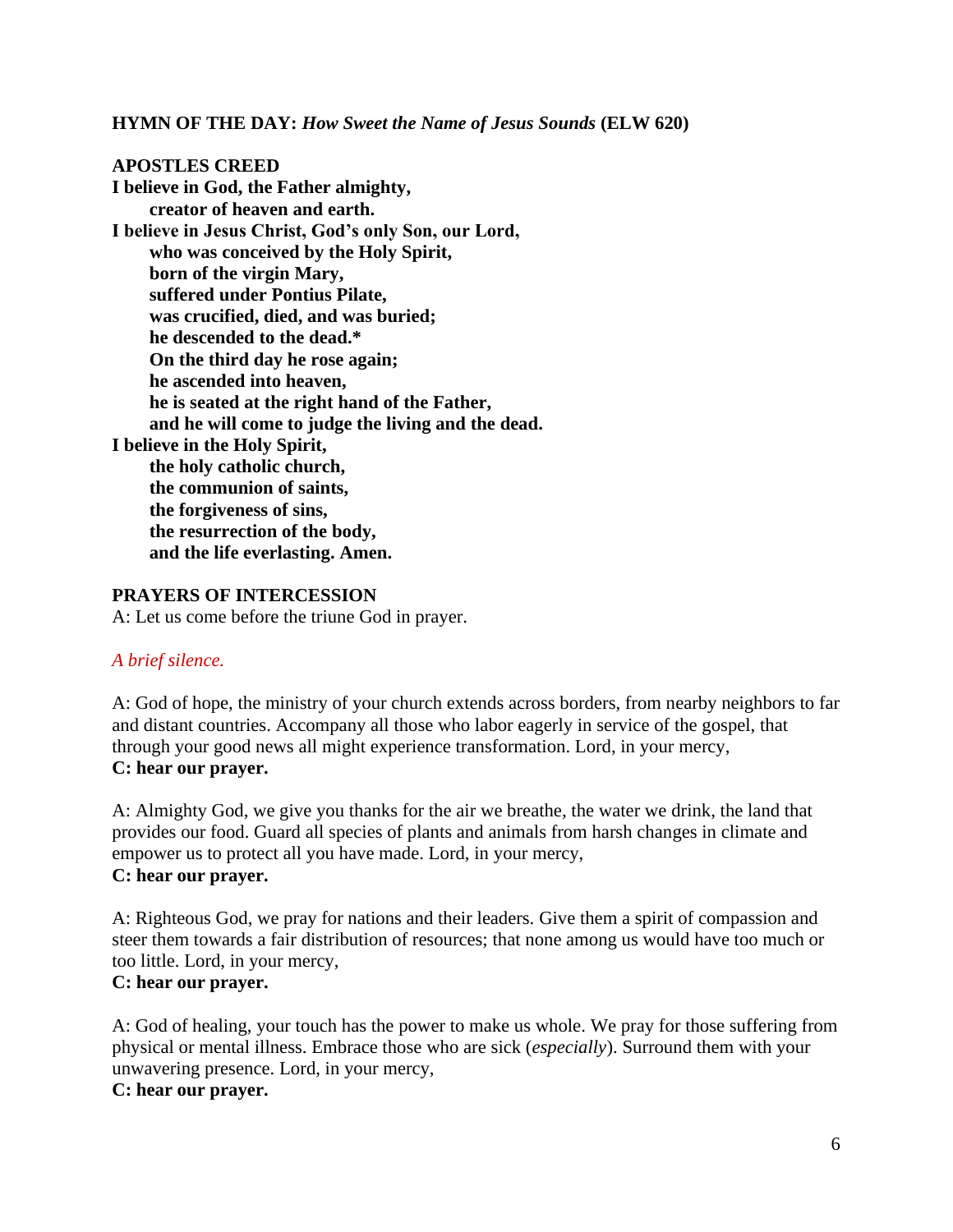A: We pray for this assembly and all those gathered together in worship. Revive our spirits, renew our relationships, and rekindle our faith, that we might experience resurrection in this community. Lord, in your mercy,

# **C: hear our prayer.**

A: We give thanks for the faithful ancestors in every age whose lives have pointed us towards you. Envelop them in your love, that *(and all your saints*) we may be reunited with one another in the last days. Lord, in your mercy,

# **C: hear our prayer.**

A: Lord, we ask you to continue to bless the ministry of our ELCA missionaries serving in Liberia, Brian Palmer and Linda Seyenkulo. May they receive the materials and spiritual resources they need. Lord, in your mercy, **C: hear our prayer.**

### **MEAL**

God feeds us with the presence of Jesus Christ.

### **Our Offerings**

*This is our response to God's grace.*

*This ministry is funded by those who call St. John home and are excited about what God is doing through this ministry. If you are new to church, please don't feel any obligation to give. As much as we welcome your gifts for the Lord's work in this place, we care a whole lot more about you than money. We're just thrilled you're here.* 

# **OFFERTORY**

# *Offertory Hymn: Create in Me* **(ELW 186)**

*Cre-ate in me a clean heart, O God, and re-new a right spir-it with-in me. Cast me not a-way from your pres-ence, and take not your Ho-ly Spir-it from me. Re-store to me the joy of your sal-va-tion, and up-hold me with your free Spir-it.*

### **OFFERING PRAYER**

A: Jesus, Bread of life, you have set this table with your very self, and called us to the feast of plenty. Gather what has been sown among us, and strengthen us in this meal. Make us to be what we receive here, your body for the life of the world. **C: Amen.**

### **GREAT THANKSGIVING**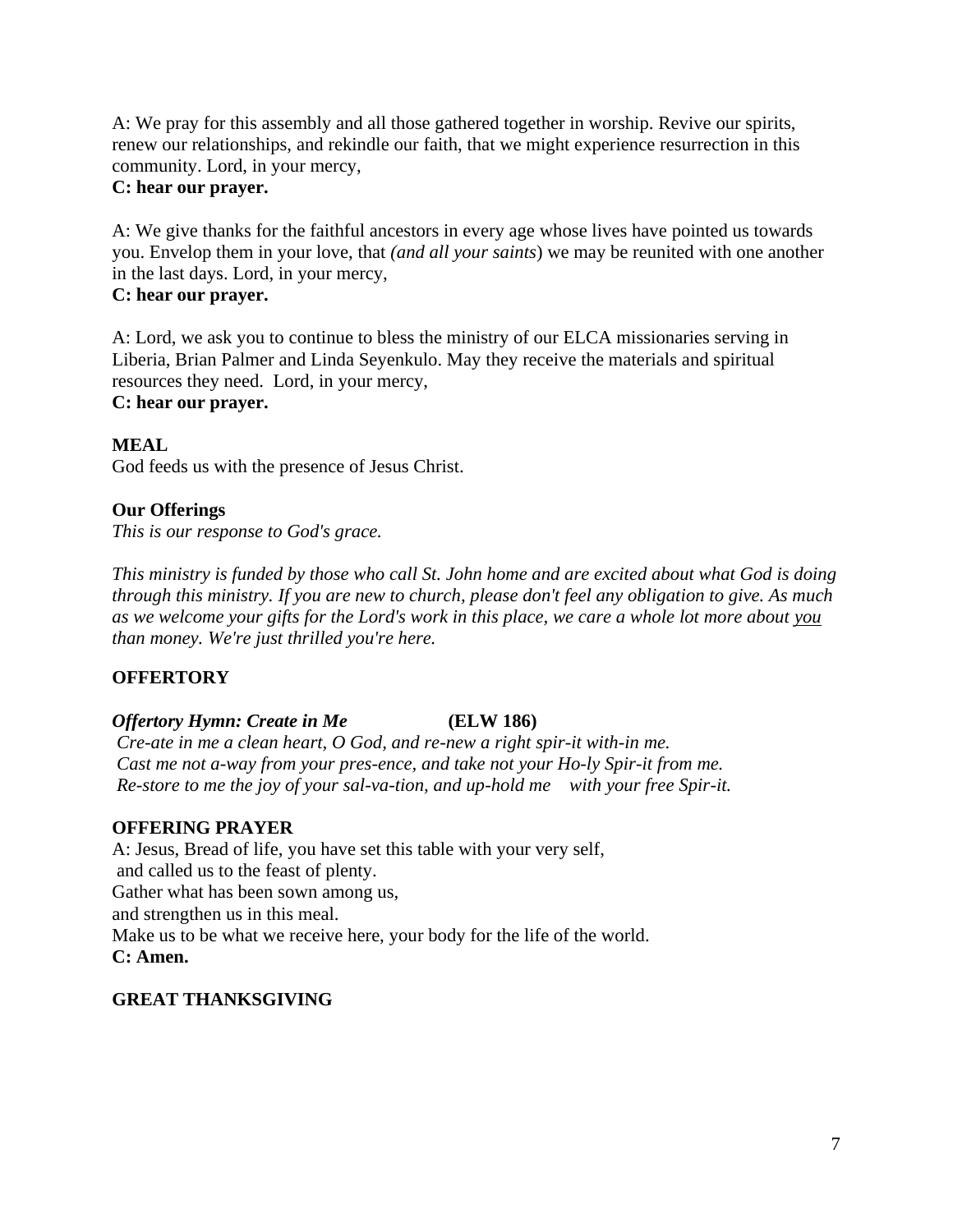**DIALOGUE**



### **PREFACE BY PASTOR**

### **HOLY, HOLY, HOLY**

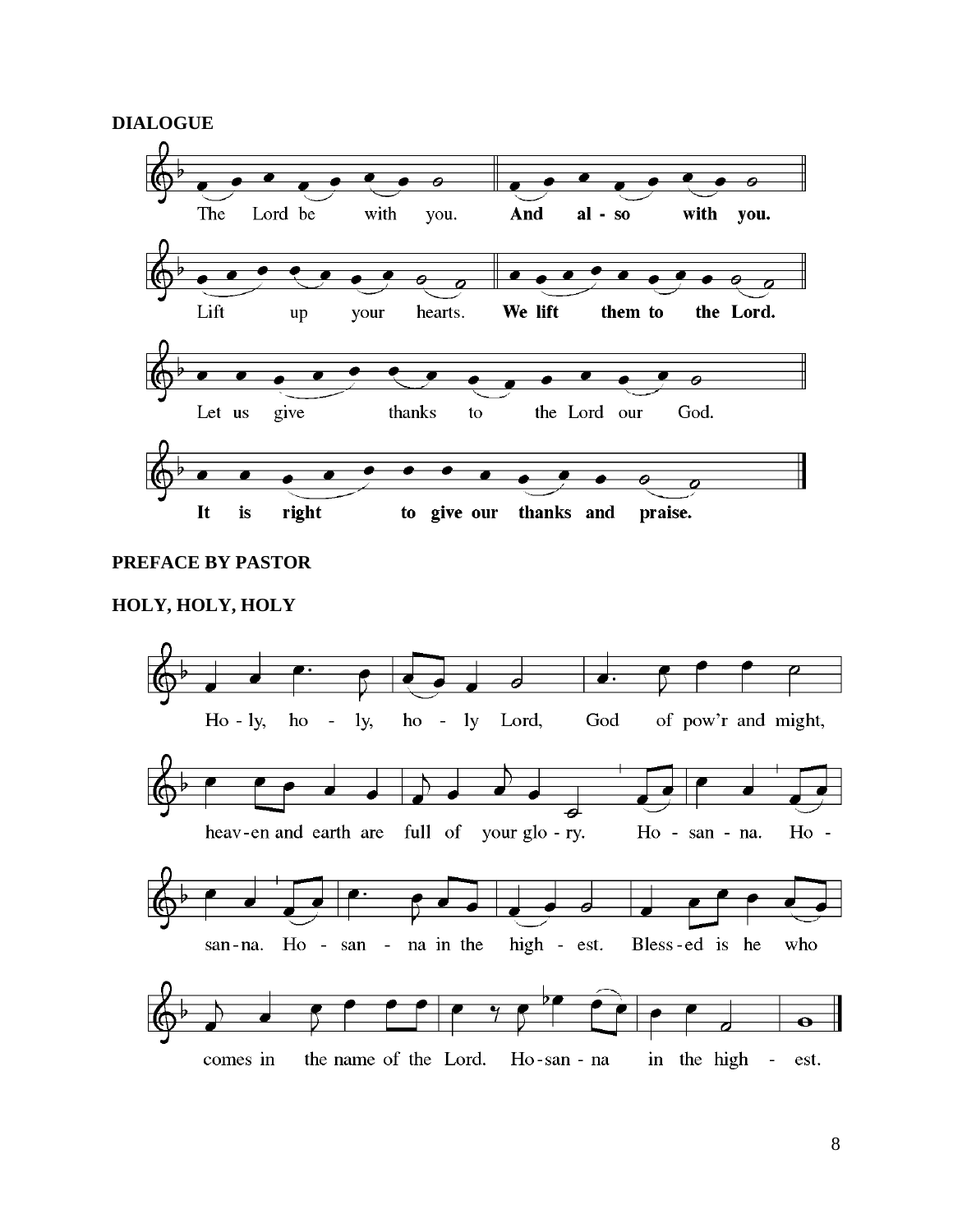### **THANKSGIVING AT THE TABLE**

Holy God, our Maker, Redeemer, and Healer, in the harmonious world of your creation, the plants and animals, the seas and stars were whole and well in your praise. When sin had scarred the world, you sent your Son to heal our ills and to form us again into one. In the night in which he was betrayed, our Lord Jesus took bread, and gave thanks; broke it, and gave it to his disciples, saying: Take and eat; this is my body, given for you. Do this for the remembrance of me. Again, after supper, he took the cup, gave thanks, and gave it for all to drink, saying: This cup is the new covenant in my blood, shed for you and for all people for the forgiveness of sin. Do this for the remembrance of me. Remembering, therefore, his acts of healing, his body given up, and his victory over death, we await that day when all the peoples of the earth will come to the river to enjoy the tree of life. Send your Spirit upon us and this meal: as grains scattered on the hillside become one bread, so let your Church be gathered from the ends of the earth, that all may be fed with the Bread of life, your Son. Through him all glory and honor is yours, Almighty Father, with the Holy Spirit, in your holy Church, both now and forever. **C: Amen LORD'S PRAYER Our Father, who art in heaven, hallowed be thy name, thy kingdom come, thy will be done, on earth as it is in heaven. Give us this day our daily bread; and forgive us our trespasses, as we forgive those who trespass against us; and lead us not into temptation, but deliver us from evil. For thine is the kingdom, and the power, and the glory, forever and ever. Amen.**

#### **INVITATION TO COMMUNION**

Christ has set the table with more than enough for all. Come!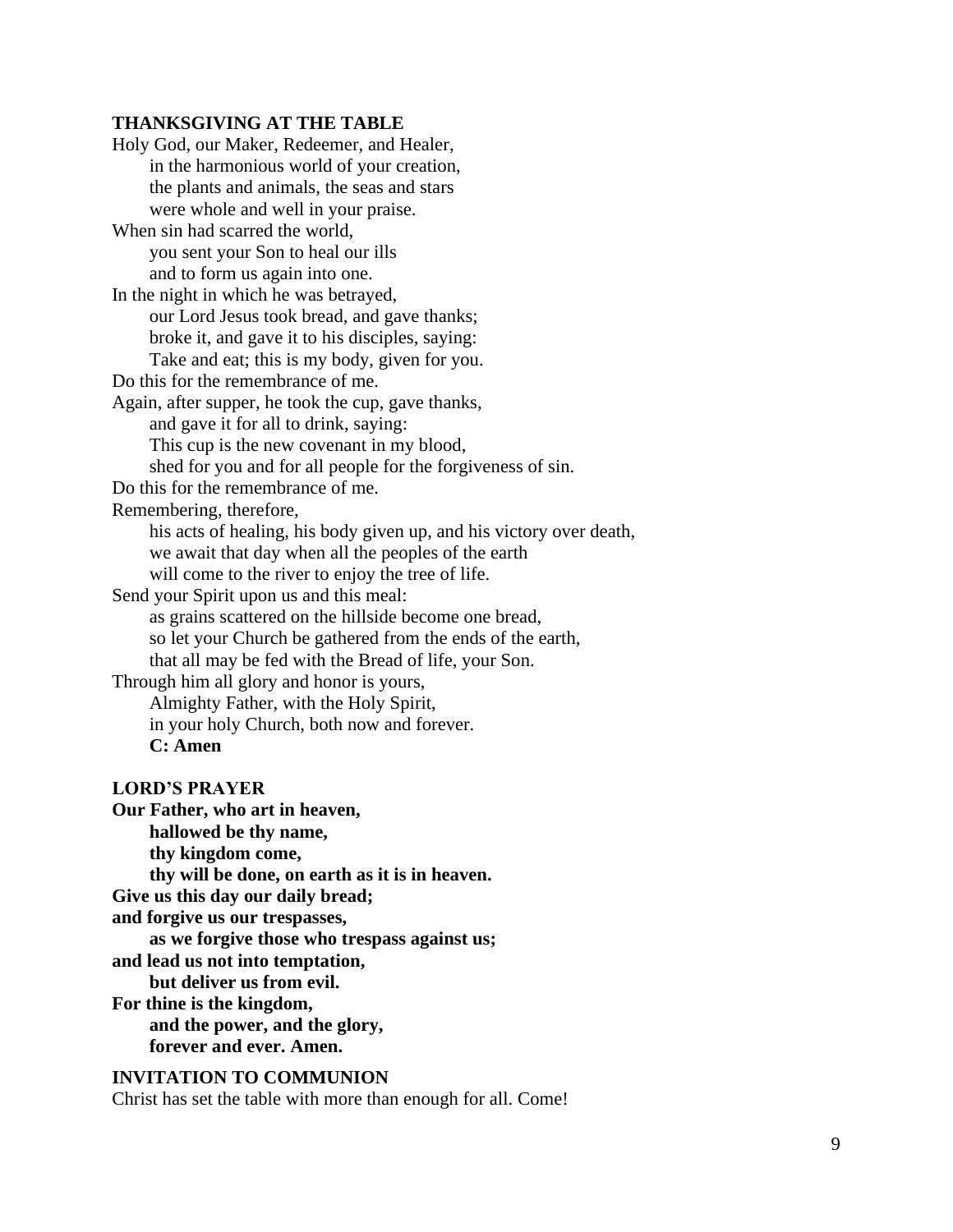# **COMMUNION**

*When giving the bread and cup, the communion ministers say*

The body of Christ, given for you. The blood of Christ, shed for you. *and each person may respond*

### Amen.

### **COMMUNION SONG**



### **SONG AFTER COMMUNION** *Jesus Remember Me (ELW 616)*

"Jesus, remember me when you come into your kingdom. Jesus, remember me when you come into your kingdom."

# **PRAYER AFTER COMMUNION**

P: Jesus, Bread of life, we have received from your table more than we could ever ask. As you have nourished us in this meal, now strengthen us to love the world with your own life. In your name we pray.

**C: Amen.**

### **BLESSING**

The blessing of God, who provides for us, feeds us, and journeys with us,  $+$  be upon you now and forever. **Amen.**

### **SENDING SONG** *Go, My Children, with My Blessing* **(ELW 543)**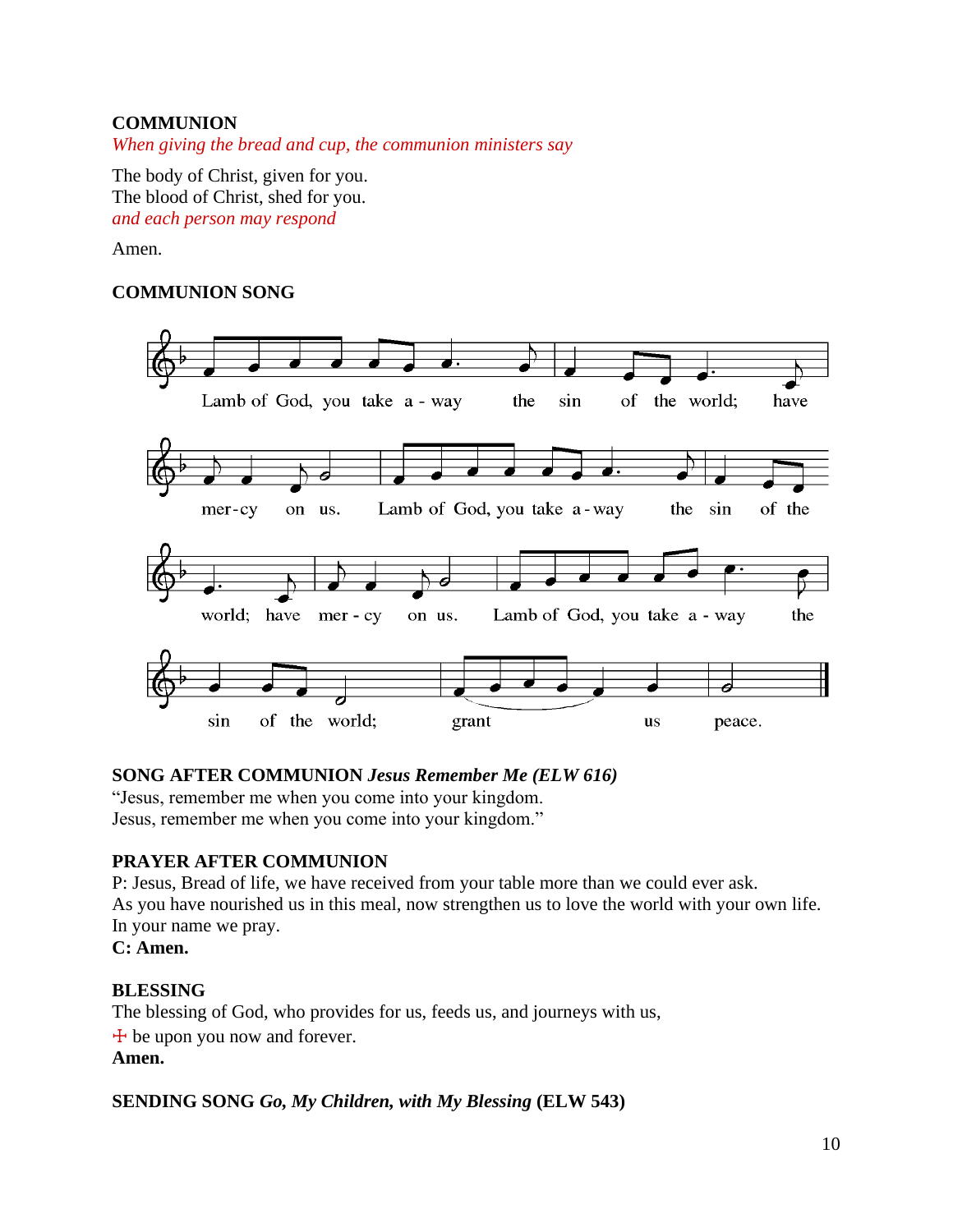# **DISMISSAL** P: Go in peace. You are the body of Christ. **C: Thanks be to God.**

### **Postlude**

### *Announcements*

Remember in prayer: Rowen Aldridge, Luke Antolick, Connie Barker, Bob Braucht, Rev. Dr. Roger Fisher, Dawn Hauser, Linda and Ralph Lehman, David Mitchell, Ginny Moffitt, Bob and Phyllis Moriarity, Kathy Neal, Ruth Nice, Jean Ann Snyder, Shane Snyder, John Truax, and all of our shut-ins; the safety of our military troops around the world (Mark Baier, Isaac Boring, Jade Cordrey, Paul Laidacker, Kenny Leitch, Steven Moore, Maddison Myers, Tyler O'Neal, Adam Shaffer, Aaron Stabley, Paul St. James, Jenna White); Family Promise and the homeless in our counties. Bishop Eaton, our Presiding Bishop; and Bishop Collins, Bishop of the Upper Susquehanna Synod. For our Companion Synod in Liberia and Ansbach-Wurzburg, Germany; and for the New Love Center as it seeks to build a new food hub.

Jane Shaffer has been moved to Roseview Nursing Home in Williamsport. Dave Kuehl has been moved to Encompass Health, Pleasant Gap.

Special Thanks to this week's helpers: Lectors – Deb Heydrich; Assisting Ministers - Joyce Bruacht and Carl Schaefer; Acolyte –; Head Usher -Kaye Long; Teller-Betty Allen; Bulletin sponsor -Cynthia Breon;

Next week's helpers: Lector –Kathy Brundick; Assisting Ministers -Deb Heydrich and Ron Brundick; Acolyte –; Head Usher -Kaye long; Teller-Betty Allen; Bulletin Sponsor -Cynthia Breon;

The altar flowers are given to the Glory of God and in honor of Bob and Joyce Braucht's 50th Wedding Anniversary, today, Sunday, June 27.

The Lutheran Church **Women's Prayer Chain** is a vital ministry of St. John Lutheran. Anyone in need of prayers is asked to contact any of the following persons:

> Gloria Ely – 570-873-3597 Sarah Davidson - 570-398-0659 Joyce Braucht - 570-398-2852

### **Giving Plus+**

Download the "Giving Plus+" app from your app store for your cell phone. Also available on our web site. Enter your email, make up a password, and walk through the choices to give the church an electronic donation by check or debit/credit card. People were asking if they could give electronically by debit/credit card.